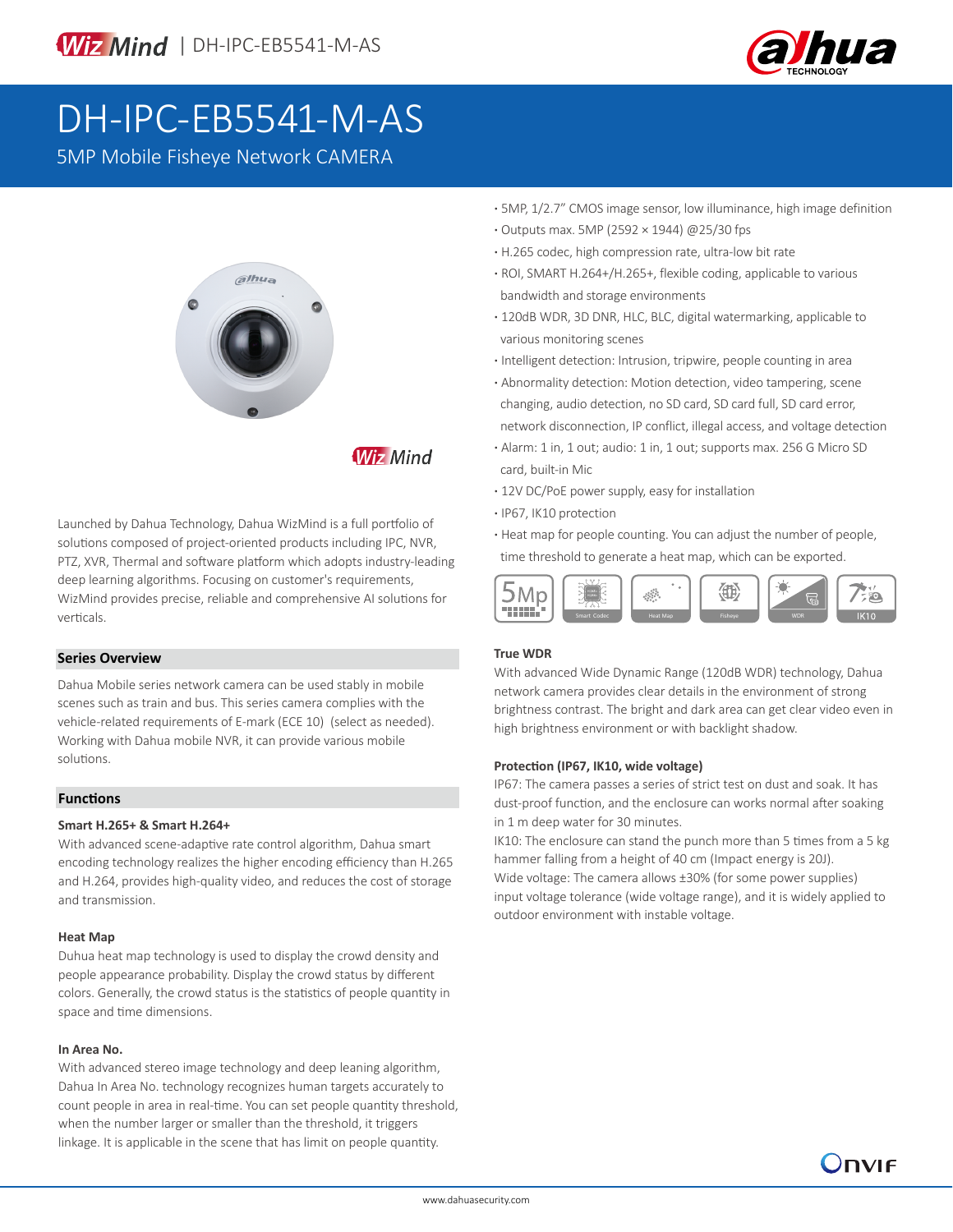### Wiz Mind | DH-IPC-EB5541-M-AS

### **Technical Specification**

| Camera                          |                                                                                                                                                                                    |                     |                             |                              |  |
|---------------------------------|------------------------------------------------------------------------------------------------------------------------------------------------------------------------------------|---------------------|-----------------------------|------------------------------|--|
| Image Sensor                    | 1/2.7" 5 Megapixel progressive CMOS                                                                                                                                                |                     |                             |                              |  |
| Max. Resolution                 | 2592 (H) × 1944 (V)                                                                                                                                                                |                     |                             |                              |  |
| <b>ROM</b>                      | 128 MB                                                                                                                                                                             |                     |                             |                              |  |
| <b>RAM</b>                      | 512 MB                                                                                                                                                                             |                     |                             |                              |  |
| <b>Scanning System</b>          | Progressive                                                                                                                                                                        |                     |                             |                              |  |
| <b>Electronic Shutter Speed</b> | Auto/Manual 1/3 s-1/100,000 s                                                                                                                                                      |                     |                             |                              |  |
| Min. Illumination               | 0.006 Lux @F2.0                                                                                                                                                                    |                     |                             |                              |  |
| S/N Ratio                       | $>56$ dB                                                                                                                                                                           |                     |                             |                              |  |
| Pan/Tilt/Rotation Range         | Pan: 0°-355°<br>Tilt: 0°-55°<br>Rotation: 0°-360°                                                                                                                                  |                     |                             |                              |  |
| Lens                            |                                                                                                                                                                                    |                     |                             |                              |  |
| Lens Type                       | Fixed-focal                                                                                                                                                                        |                     |                             |                              |  |
| Mount Type                      | M12                                                                                                                                                                                |                     |                             |                              |  |
| Focal Length                    | $1.4 \text{ mm}$                                                                                                                                                                   |                     |                             |                              |  |
| Max. Aperture                   | F2.0                                                                                                                                                                               |                     |                             |                              |  |
| Field of View                   | Horizontal: 180°<br>Vertical: 180°<br>Diagonal: 180°                                                                                                                               |                     |                             |                              |  |
| Iris Type                       | Fixed                                                                                                                                                                              |                     |                             |                              |  |
| <b>Close Focus Distance</b>     | $0.2 \text{ m } (0.7 \text{ ft})$                                                                                                                                                  |                     |                             |                              |  |
|                                 | Detect                                                                                                                                                                             | Observe             | Recognize                   | Identify                     |  |
| <b>DORI Distance</b>            | 28 m<br>(91.9 ft)                                                                                                                                                                  | 11.2 m<br>(36.7 ft) | 5.6m<br>$(18.4 \text{ ft})$ | 2.8 <sub>m</sub><br>(9.2 ft) |  |
| Smart Event                     |                                                                                                                                                                                    |                     |                             |                              |  |
| Heat Map                        | Yes                                                                                                                                                                                |                     |                             |                              |  |
| Professional, intelligent       |                                                                                                                                                                                    |                     |                             |                              |  |
| IVS (Perimeter Protection)      | Tripwire; intrusion                                                                                                                                                                |                     |                             |                              |  |
| <b>People Counting</b>          | Support people counting in area, and displaying and<br>outputting yearly/monthly/daily reports (matching<br>devices are needed); support people counting in 4 areas                |                     |                             |                              |  |
| Intelligent Search              | Work together with Smart NVR to perform refine<br>intelligent search, event extraction and merging to event<br>videos.                                                             |                     |                             |                              |  |
| Video                           |                                                                                                                                                                                    |                     |                             |                              |  |
| Video Compression               | H.265; H.264; H.264H; H.264B; MJPEG (only supported<br>by the sub stream)                                                                                                          |                     |                             |                              |  |
| <b>Smart Codec</b>              | Smart H.265+/ Smart H.264+                                                                                                                                                         |                     |                             |                              |  |
| Video Frame Rate                | Main stream (2592 × 1944 @1-25/30 fps)<br>sub stream (704 × 576 @1-25 fps/704 × 480 @1-30 fps)<br>third stream (1280 × 720 $@1-25/30$ fps)                                         |                     |                             |                              |  |
| <b>Stream Capability</b>        | 3 streams                                                                                                                                                                          |                     |                             |                              |  |
| Resolution                      | 5M (2592 × 1944); 3M (2048 × 1536); UXGA (1600 ×<br>1200); 1.3M (1280 × 960); 720p (1280 × 720); D1 (704<br>× 576/704 × 480); VGA (640 × 480); CIF (352 × 288/352<br>$\times$ 240) |                     |                             |                              |  |
| <b>Bit Rate Control</b>         | CBR/VBR                                                                                                                                                                            |                     |                             |                              |  |

| Video Bit Rate           | H.264: 3 kbps-8192 kbps<br>H.265: 3 kbps-8192 kbps                                                                                                                                                                                                                                                                                                                                                   |  |  |
|--------------------------|------------------------------------------------------------------------------------------------------------------------------------------------------------------------------------------------------------------------------------------------------------------------------------------------------------------------------------------------------------------------------------------------------|--|--|
| Day/Night                | Color/B/W                                                                                                                                                                                                                                                                                                                                                                                            |  |  |
| BLC                      | Yes                                                                                                                                                                                                                                                                                                                                                                                                  |  |  |
| HLC                      | Yes                                                                                                                                                                                                                                                                                                                                                                                                  |  |  |
| <b>WDR</b>               | 120 dB                                                                                                                                                                                                                                                                                                                                                                                               |  |  |
| Scene Self-adaptation    | Yes                                                                                                                                                                                                                                                                                                                                                                                                  |  |  |
| <b>White Balance</b>     | Auto/natural/street lamp/outdoor/manual/regional<br>custom                                                                                                                                                                                                                                                                                                                                           |  |  |
| Gain Control             | Auto/Manual                                                                                                                                                                                                                                                                                                                                                                                          |  |  |
| <b>Noise Reduction</b>   | 3D DNR                                                                                                                                                                                                                                                                                                                                                                                               |  |  |
| <b>Motion Detection</b>  | OFF/ON (4 areas)                                                                                                                                                                                                                                                                                                                                                                                     |  |  |
| Region of Interest (RoI) | Yes (4 areas)                                                                                                                                                                                                                                                                                                                                                                                        |  |  |
| Privacy Masking          | 4 areas                                                                                                                                                                                                                                                                                                                                                                                              |  |  |
| Audio                    |                                                                                                                                                                                                                                                                                                                                                                                                      |  |  |
| <b>Built-in MIC</b>      | Yes                                                                                                                                                                                                                                                                                                                                                                                                  |  |  |
| <b>Audio Compression</b> | PCM; G.711a; G.711Mu; G726; AAC                                                                                                                                                                                                                                                                                                                                                                      |  |  |
| Alarm                    |                                                                                                                                                                                                                                                                                                                                                                                                      |  |  |
| Alarm Event              | No SD card; SD card full; SD card error; service<br>life warning (supported by Dahua card); network<br>disconnection; IP conflict; illegal access; motion<br>detection; video tampering; tripwire; intrusion; scene<br>changing; audio detection; voltage detection; external<br>alarm; people counting in area; stay alarm; people<br>counting; people No. exception detection; safety<br>exception |  |  |
| Network                  |                                                                                                                                                                                                                                                                                                                                                                                                      |  |  |
| Network                  | RJ-45 (10/100 Base-T)                                                                                                                                                                                                                                                                                                                                                                                |  |  |
| SDK and API              | Yes                                                                                                                                                                                                                                                                                                                                                                                                  |  |  |
| Protocol                 | IPv4; IPv6; HTTP; HTTPS; TCP; UDP; ARP; RTP; RTSP; RTCP;<br>RTMP; SMTP; FTP; SFTP; DHCP; DNS; DDNS; QoS; UPnP;<br>NTP; Multicast; ICMP; IGMP; NFS; PPPoE; 802.1x; SNMP                                                                                                                                                                                                                               |  |  |
| Interoperability         | ONVIF (Profile S/Profile G/Profile T); CGI; Milestone;<br>Genetec; P2P                                                                                                                                                                                                                                                                                                                               |  |  |
| User/Host                | 20 (Total bandwidth: 64 M)                                                                                                                                                                                                                                                                                                                                                                           |  |  |
| Storage                  | Dahua Cloud; FTP; SFTP; Micro SD card (support max.<br>256 G); NAS                                                                                                                                                                                                                                                                                                                                   |  |  |
| Browser                  | IE: IE8, IE9 and IE11<br>Chrome<br>Firefox                                                                                                                                                                                                                                                                                                                                                           |  |  |
| Management Software      | Smart PSS; DSS; DMSS                                                                                                                                                                                                                                                                                                                                                                                 |  |  |
| Mobile Phone             | IOS; Android                                                                                                                                                                                                                                                                                                                                                                                         |  |  |
| Certification            |                                                                                                                                                                                                                                                                                                                                                                                                      |  |  |
| Certification            | CE-LVD: EN62368-1<br>CE-EMC: Electromagnetic Compatibility Directive<br>2014/30/EU<br>FCC: 47 CFR FCC Part 15, Subpart B<br>UL/CUL: UL60950-1 CAN/CSA C22.2 No.60950-1-07<br>EN45545-2<br>E-MARK: ECE Regulation 10.05                                                                                                                                                                               |  |  |
| Port                     |                                                                                                                                                                                                                                                                                                                                                                                                      |  |  |
| Audio Input              | 1 channel (RCA port)                                                                                                                                                                                                                                                                                                                                                                                 |  |  |
|                          |                                                                                                                                                                                                                                                                                                                                                                                                      |  |  |